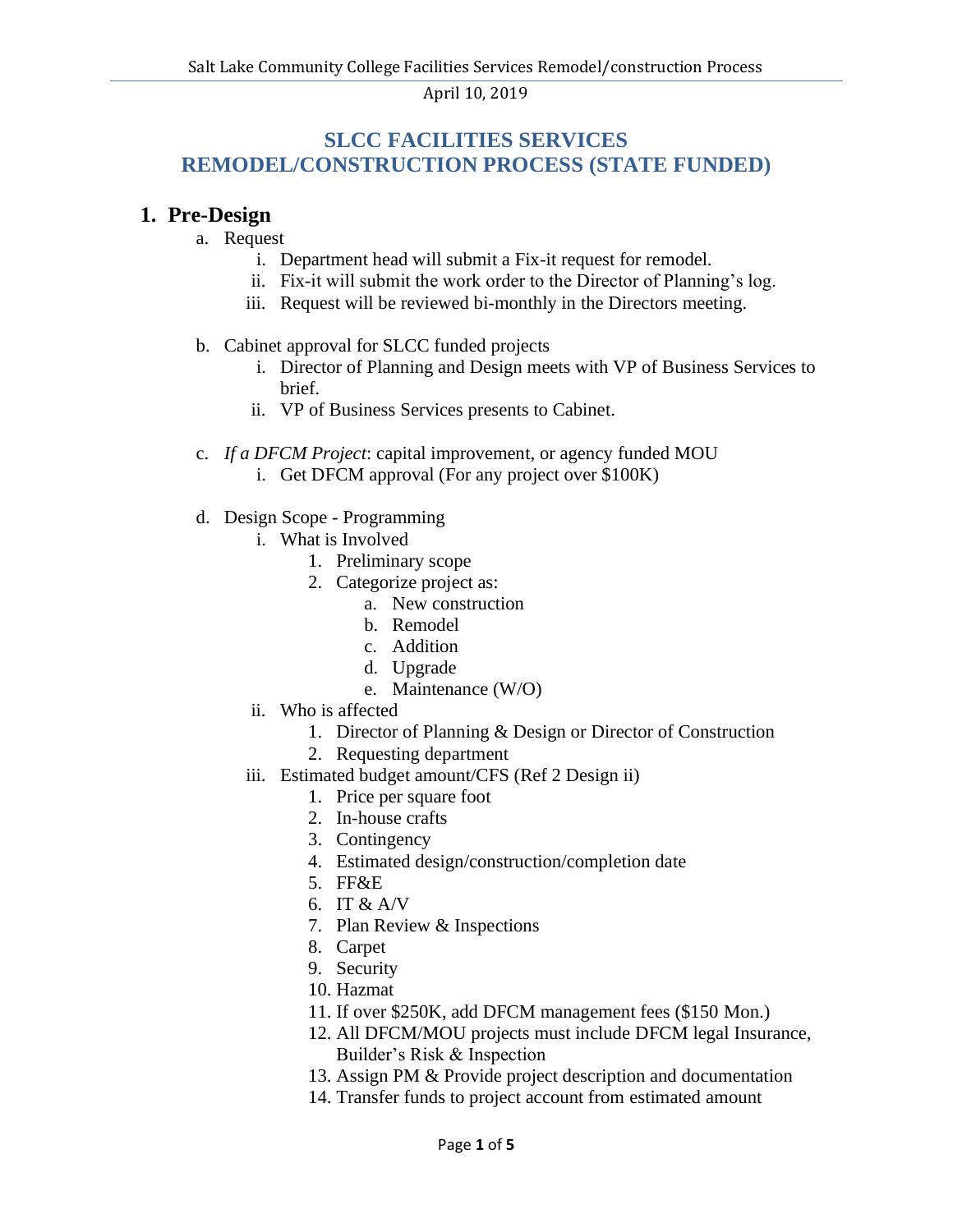- 15. Moving costs
- 16. Ongoing costs
- 17. Department equipment
- 18. Soft costs (A&E, contingency, inspections, plan review I.T, A/V, Hazmat Survey & Abatement, FF&E)
- 19. FF&E furniture, fixtures & equipment
- 20. Consultant's fees
- 21. Access
- 22. Maintenance
- 23. Signage
- 24. SLCC Carpenter Installed Items (Toilet Accessories, White Boards, etc.
- 25. Hazmat Survey & Abatement
- iv. Review for in-house design or contract out
- v. Get Requestor's Signature Approval and Index.
- e. Inform requesting department on decision
- f. Complete AE Request application using approved state vendors

#### **2. Design**

- a. Assistant Planner and Administrative Assistant of Director of Planning
	- i. Establish facilities project number, funding source, obtain index for transfer of funds to facilities account. Verify if MOU request was submitted if over \$100K
		- 1. Assistant Planner and Administrative Assistant of Director of Planning provide completed set up package to assigned project manager
		- 2. Project Manager to set up CFS financial summary
	- ii. Set-up budget unless DFCM handles (requesting department pays consulting/all project costs)
	- iii. Design project with requesting department and Director of Plant O&M, Director of Construction and Director of Planning & Design
		- 1. Those involved:
			- a. Master Planner
			- b. Architect
			- c. Project Manager
			- d. Interior Designer
			- e. Facilities Accountant
			- f. I.T.
			- g. A/V
			- h. Requested/impacted departments
			- i. Craft & Trade Leads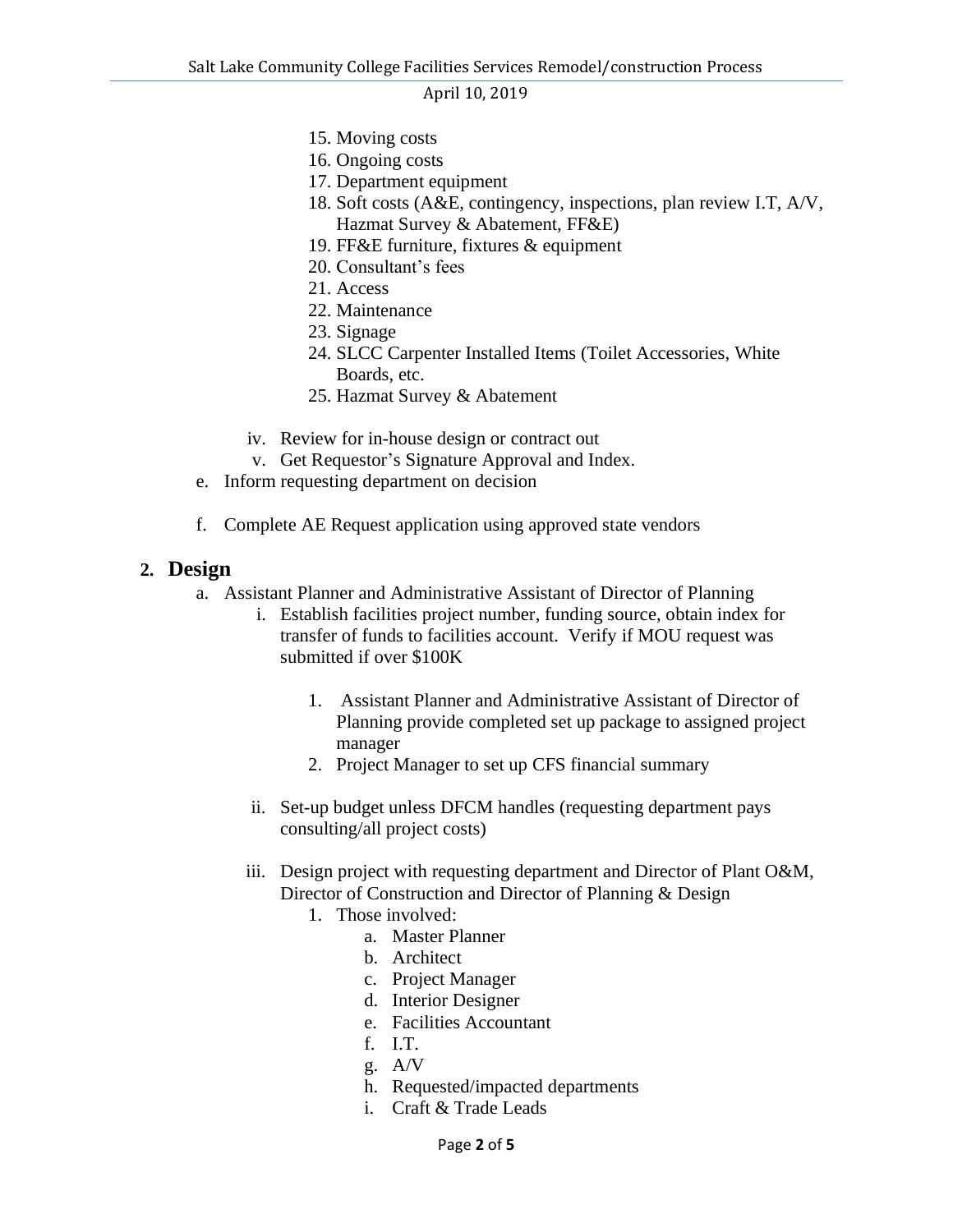- j. Fire Marshall
- iv. Designer Write scope develop program document 1. Include SLCC and DFCM design standards
- v. Provide drawings and specifications
- b. Director of Plant O&M & Director of Construction & Director of Planning & Design
- c. Bring all parties that review i.e. Craft, Plant, Fire Marshal, Hazmat, Requesting Department
	- i. Review drawings and specifications
		- 1. Schematic design, design development docs, construction and bid documents
			- a. Sign-offs to consist of the following:
				- i. Requesting department
				- ii. Project Manager
				- iii. IT/AV
				- iv. Plumbers
				- v. Interior Design
				- vi. Hazmat
				- vii. Electricians
				- viii. Carpenters
				- ix. Locksmith
				- x. Sign Shop
				- xi. DFCM
				- xii. Fire Marshall
				- xiii. Access & Space Manager (Room Numbering)

2. Incorporate review comments provided by group in section "a" above

- ii. Code Review
	- 1. Hazmat, survey & abatement
	- 2. Send construction documents for building code review
- iii. Coordinate Utilities with Assistant Planner for furniture and personnel moves

## **3. Bid Project**

- a. Project Manager gives to Purchasing
	- i. Bid documents and requisitions
	- ii. Pre-bid meeting and walk-through
- b. Official acceptance of bid costs by department
- c. Awarded if under Budget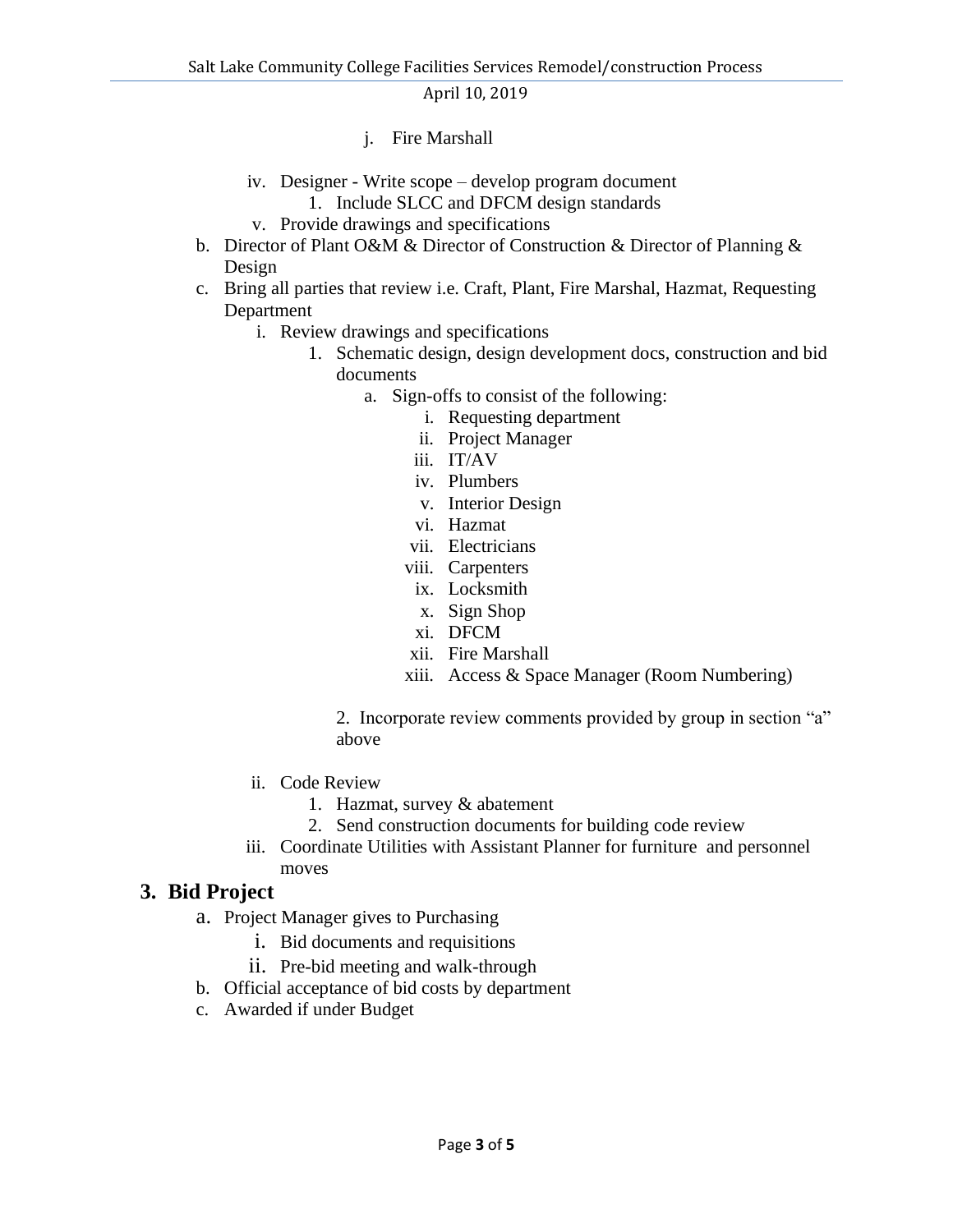## **4. Construction**

- a. Award and begin
	- i. Award contracts
	- ii. Pre-construction meeting
	- iii. Schedule
- b. Project Managers
	- i. Project notification & update to impacted parties:
		- 1. Building
		- 2. DRC
		- 3. Public Safety
		- 4. Faculties
		- 5. Event Planning
		- 6. Risk Management
		- 7. Site Coordinator
	- ii. Keep communication open throughout
	- iii. Construction progress meetings
	- iv. Punch list including trade and crafts walk through
	- v. Create Punch list
	- vi. Coordinate Inspections
	- vii. Manage budget and contract throughout course of project
	- viii. Commissioning
- c. Project Close Out
	- i. Verify scope is complete
	- ii. Involve department & facilities crafts/heat plant to ensure expectations are met
	- iii. Punch list completion
	- iv. Archive send to SLCC Architect
		- 1. Project archive (Electronic) files to consist of:
			- a. Architects files (Revit & AutoCAD)
			- b. Project Managers files (PR's, CO's, Addenda, ASI's, Sketches, Correspondence, Pictures, Updated CFS, Inspections, CofO, Submittals, Pay Apps, Project SF Cost Totals, Substantial Completion
			- c. Specifications
			- d. Record drawings (As-builts)
			- e. O & M manuals
			- f. Equipment and manufacturers warranties
			- g. Provide final site & floor plans to Access & Space Manager, and Design Tech
			- h. Provide Crafts & Heat Plant O&M and Submittal Data.
			- i. Archive Submittal Samples & Data
	- v. Sprocket
		- 1. Project Manager to update project work order
		- 2. Input all equipment into Sprocket with PM schedules set up
		- 3. Barcode all equipment that requires preventative maintenance